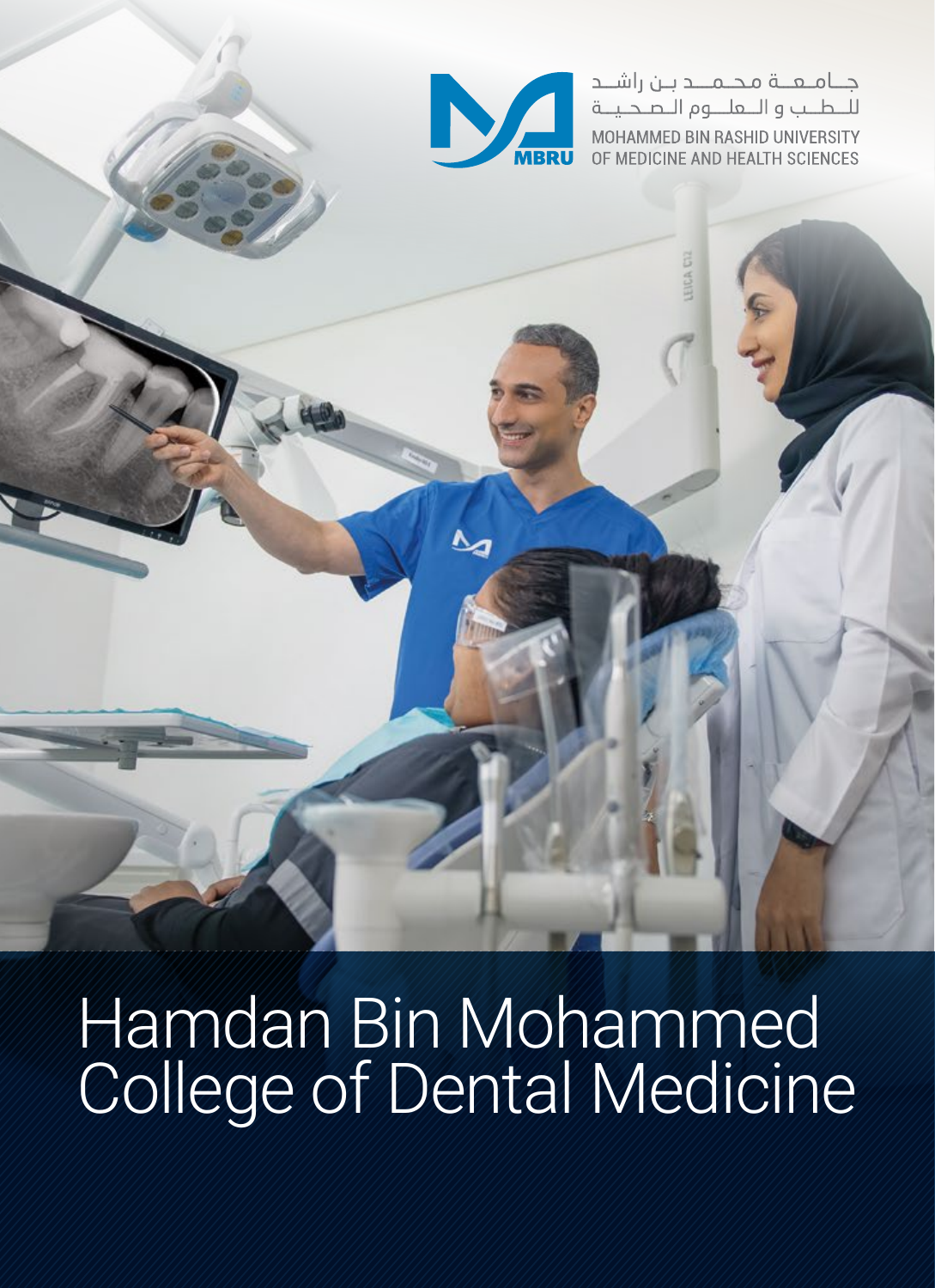

**Hamdan Bin Mohammed College of Dental Medicine** (HBMCDM) is MBRU's first college and home to five postgraduate programs accredited by the Ministry of Education in the UAE. As a postgraduate student at HBMCDM, our programs lead to the eligibility for the Royal College of Surgeons of Edinburgh

(RCSEd) and the Royal College of Surgeons in Ireland (RCSI) specialty membership examinations. Upon graduation, all our graduates are recognized as specialists in the UAE, non-UAE nationals will be required to take the specialist license exam.

Our postgraduate students benefit from clinically intensive programs led by international specialists and practice in an advanced facility, the Dubai Dental Hospital, the largest in Dubai. The Hospital is instituted to provide the highest standards of oral health care to the community.

#### PROGRAM SUMMARY

**Suration** Three years **Sudy Type** Full-time **Application Deadline** February 3, 2022

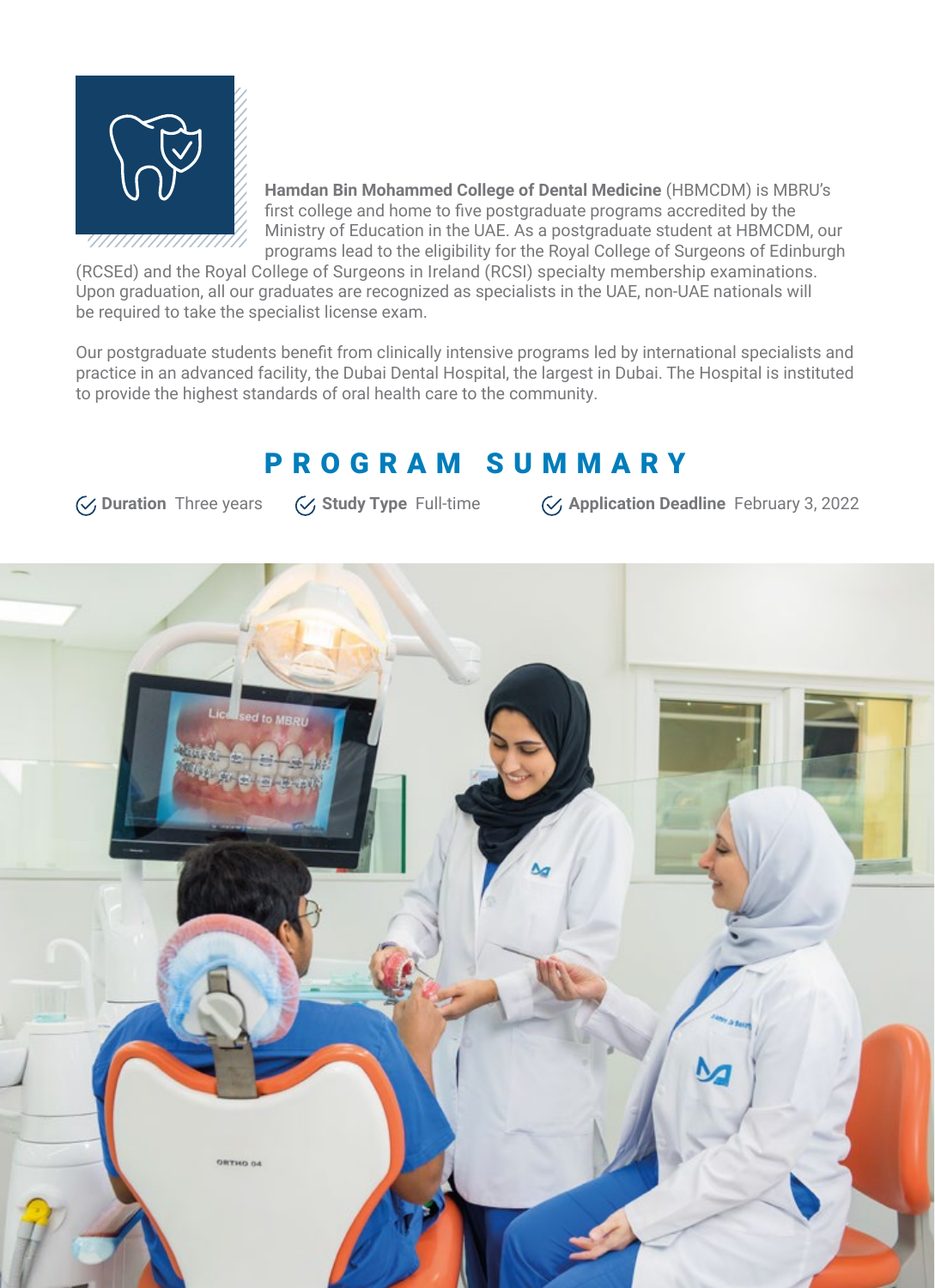### PROGRAMS **Endodontics**

The Master of Science in Endodontics program is geared to develop an in-depth knowledge and understanding of contemporary endodontics. It's a specialist course designed to enhance practical skills underpinned with evidence based theoretical knowledge. The aim of the program is to enable the successful treatment of complex endodontic cases as well as an interdisciplinary approach to the management of general restorative cases.

## Pediatric Dentistry

The Master of Science in Pediatric Dentistry program utilizes the latest approaches and techniques to train specialists competent in taking care of children including those with special needs. Training on the use of different methods of pharmacologic behavior management techniques such as inhalation sedation and general anesthesia is an integral part of the program. Through various research projects and community engagement opportunities, the program aspires to produce leaders for change in the field of pediatric dentistry and prevention of oral disease both locally and regionally.

## **Orthodontics**

The Master of Science in Orthodontics program aims to produce graduates who play a strong leadership role in the field of orthodontics by providing high quality advanced educational and clinical experiences. The Program provides a comprehensive understanding of the science of dentofacial orthopedics as well as its relation to the various orthodontic techniques and applications in contemporary clinical practice. This program also provides appropriate preparation for the membership examination of the Royal College of Surgeons in the UK.

## Prosthodontics

The Master of Science in Prosthodontics program is delivered in an innovative clinical facility by highly qualified faculty. A range of advanced techniques are demonstrated such as facebows and programming semi- adjustable articulators, surgical stent design from CBCT for implants, and bio-feedback devices for TMD. Didactic teaching is evidence-based, practically orientated and relevant with emphasis on the biological cost of treatment and patient safety. Regular learner assessment informs feedback in a friendly, positive and supportive manner.

## Periodontology

The Master of Science in Periodontology program is a didactic, clinical and research program that provides excellence in education and trains postgraduate students in clinical practice skills to diagnose, manage and/or prevent diseases and abnormalities affecting the supporting tissues of teeth and dental implants under the supervision of experienced and internationally renowned clinicians and researchers in the field of periodontology and implant dentistry.

The clinical component allows students to gain experience in conventional non-surgical and surgical treatment modalities in periodontology including regenerative, functional and aesthetic surgical procedures. Postgraduate students are also trained in basic and advanced surgical procedures in implant dentistry employing a wide range of dental implant systems. The research component encourages all postgraduate students to participate in basic or clinical research activities within the College and present their findings at national and international professional meetings.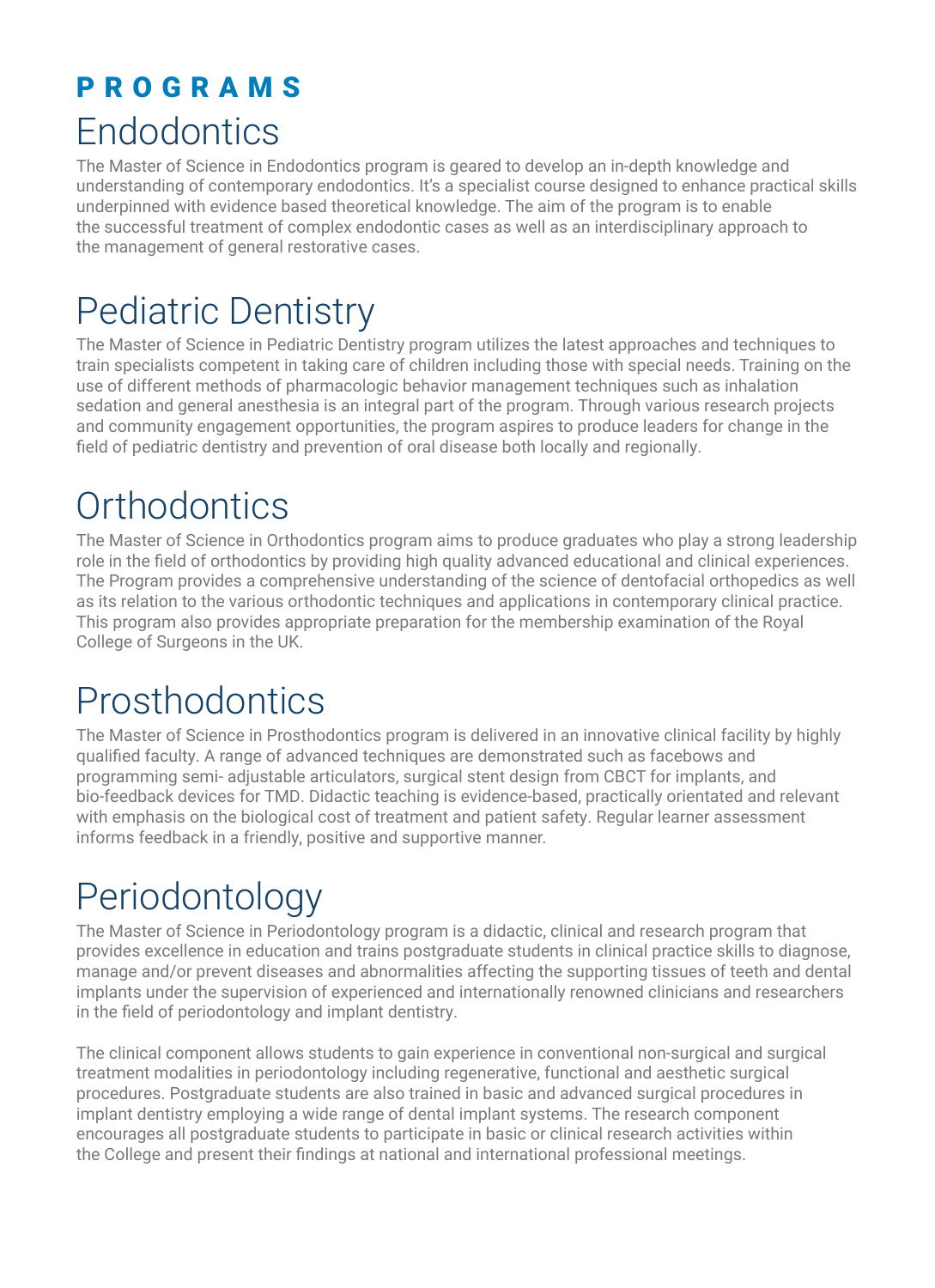



#### **الرسوم الد�اسية**

- 1،000 درهم إماراتي + 50 درهم إماراتي (5% ضريبة القيمة المضافة) غير قابلة للاسترداد رسوم طلب التسجيل
	- **الرسوم الدراسية السنوية 1**60,000 درهم إماراتي (الطلبة من مواطني دولة الإما�ات ودول مجلس التعاون الخليجي)

185,000 درهم إما�ا�ي (الطلبة من باقي دول العالم)

#### TUITION FEES

**Application fee** AED 1,000 AED + AED 50 (5% VAT) Non-refundable

**Annual tuition fee** AED 185,000 (for International applicants) AED 160,000 (for UAE and GCC nationals)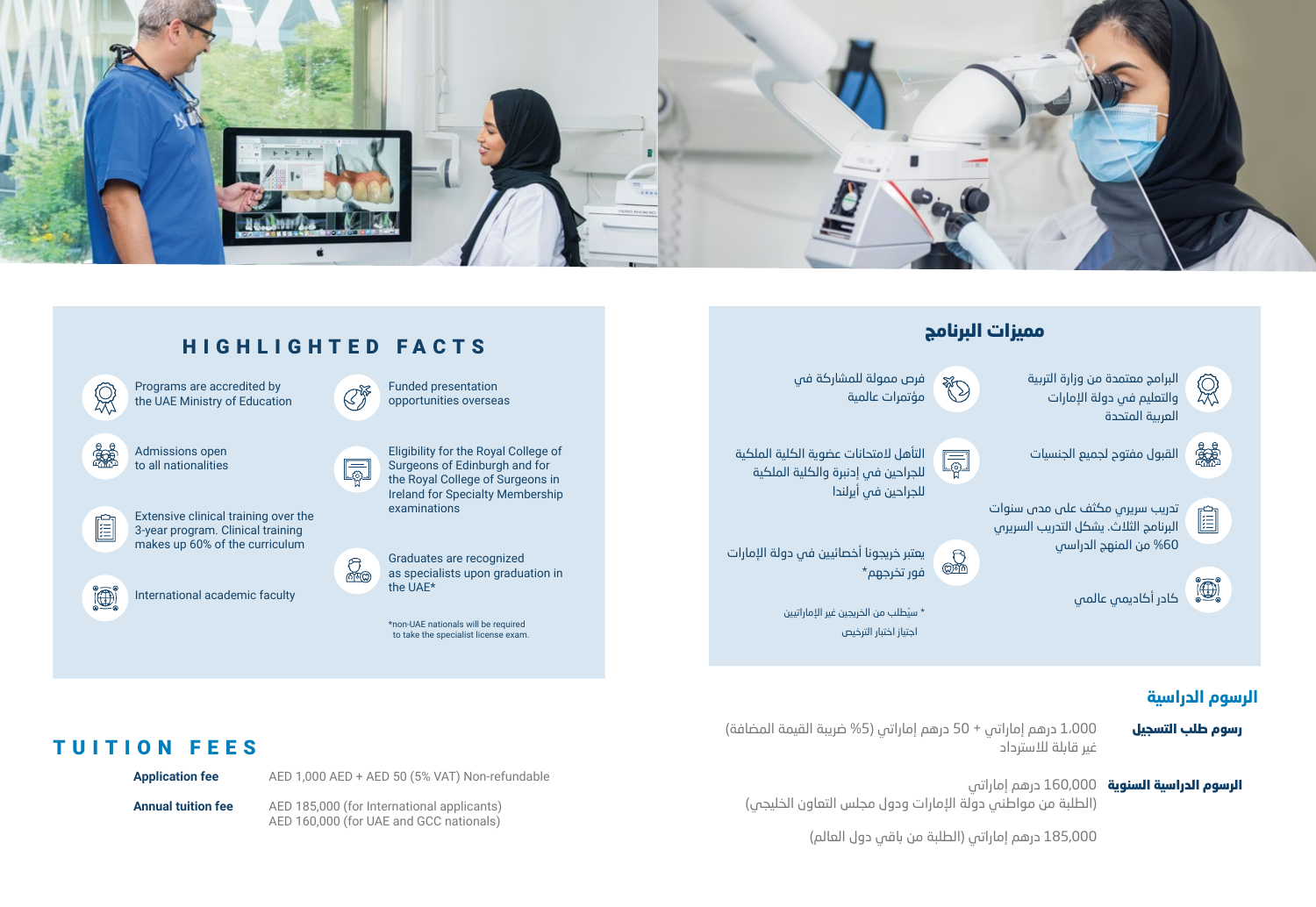## ا ليرا مج علاج جذور الأسنان

صُمم برنَّامج ماجستير العلوم في علاج جذور الأسنان بهدف تنمية المعرفة والفهم العميق لعلاج جذور الأسنان الحديث. يسعى هذا البرنامج التخصصي لتعزيز المهارات العملية المبنية على المعرفة النظرية المستندة على الأدلة. كما يمدف البرنامج إلى تمكين العلاج الناجح لحالات جذور الأسنان المعقدة واتباع نمج شامل ومتعدد التخصصات في علاج الحالات الترميمية العامة.

## طب أسنان الأطفال

يستخدم برنامج ماجستير العلوم فى طب أسنان الأطفال أحدث الأساليب والتقنيات لتدريب متخصصين أكفاء في رعاية الأطفال بما في ذلك الأطفال أصحاب الهمم. يعد التدريب على استخدام الأساليب المختلفة لتقنيات إدارة السلوك الدوائي مثل التخدير بالاستنشاق والتخدير العام جزءآ محوريآ ضمن البرنامج. نطمح عبر البرنامج إلى تخريج قادة للتغيير في طب أسنان الأطفال والوقاية من أمراض الفم محلياً وإقليمياً، من خلال مشاركتهم في العديد من المشاريع البحثية وفرص المشاركة المجتمعية.

## تقويم الأسنان

يهدف برنامج ماجستير العلوم في تقويم الأسنان إلى إعداد خريجين يلعبون دوراً قيادياً مهماً في مجال تقويم الأسنان من خلال تقديم تجارب تعليمية وسريرية متطورة وعالية الجودة. يُقدِم البرنامج نظرة شاملة على تقويم الأسنان والفكين وعلاقته بمختلف تقنيات تقويم الأسنان وتطبيقاتها في الممارسة السريرية الحديثة. يعد البرنامج الطلبة لأداء امتحانات عضوية الكلية الملكية للجراحين في المملكة المتحدة.

#### الاستعاضات السنىة

يُقَدِم برنامج ماجستير العلوم في التعويضات السنية في مستشفى تخصصي متطور ومن قبل كادر أكاديمي متميز. يعرض البرنامج مجموعة من التقنيات المتطورة مثل الأقواس الوجمية وبرمجة المفصلات شبه القابلة للتعديل وتصميم الدعامات الجراحية باستخدام التصوير المقطعي المحوسب بالحزمة المخروطية لزراعة الأسنان وأجمزة التفخية الحيوية المرتجعة لـلمفصل الصدغى الفكى. التعليم فى البرنامج مبنى على الأدلة ويركز على التدريب السريرى مع الاهتمام بالتكلفة الحيوية للعلاج وسلامة المرضى. يسمح تقييم المتعلمين المنتظم بإيصال التوجيهات والإنطباعات بطريقة ودية وبناءة ومشجعة.

## علوم اللثة

برنامج ماجستير العلوم في علوم اللثة هو برنامج تعليمي وسريري وبحثى يوفر تجربة تعليمية متميزة ويدرب طلاب الدراسات العليا على مهارات الممارسة السريرية للتشخيص والعلاج والوقاية من الأمراض والتشوهات التي تؤثر على اللثة، تحت إشراف خبراء وباحثين عالميين في مجال علوم اللثة وزراعة الأسنان.

يتيح التدريب السريري للطلاب اكتساب الخبرات في طرق العلاج التقليدية غير الجراحية والجراحية في علوم اللثة بما في ذلك العمليات الجراحية التجديدية والوظيفية والتجميلية. يتم تدريب طلاب الدراسات العليا على العمليات الجراحية الأساسية والمتقدمة في زراعة الأسنان باستخدام مجموعة واسعة من أنظمة زراعة الأسنان. يشجم البرنامج جميم طلاب الدراسات العليا على المشاركة في أنشطة البحث الأساسية أو السريرية في الكلية وعرض نتائجها في المؤتمرات المحلية والدولية.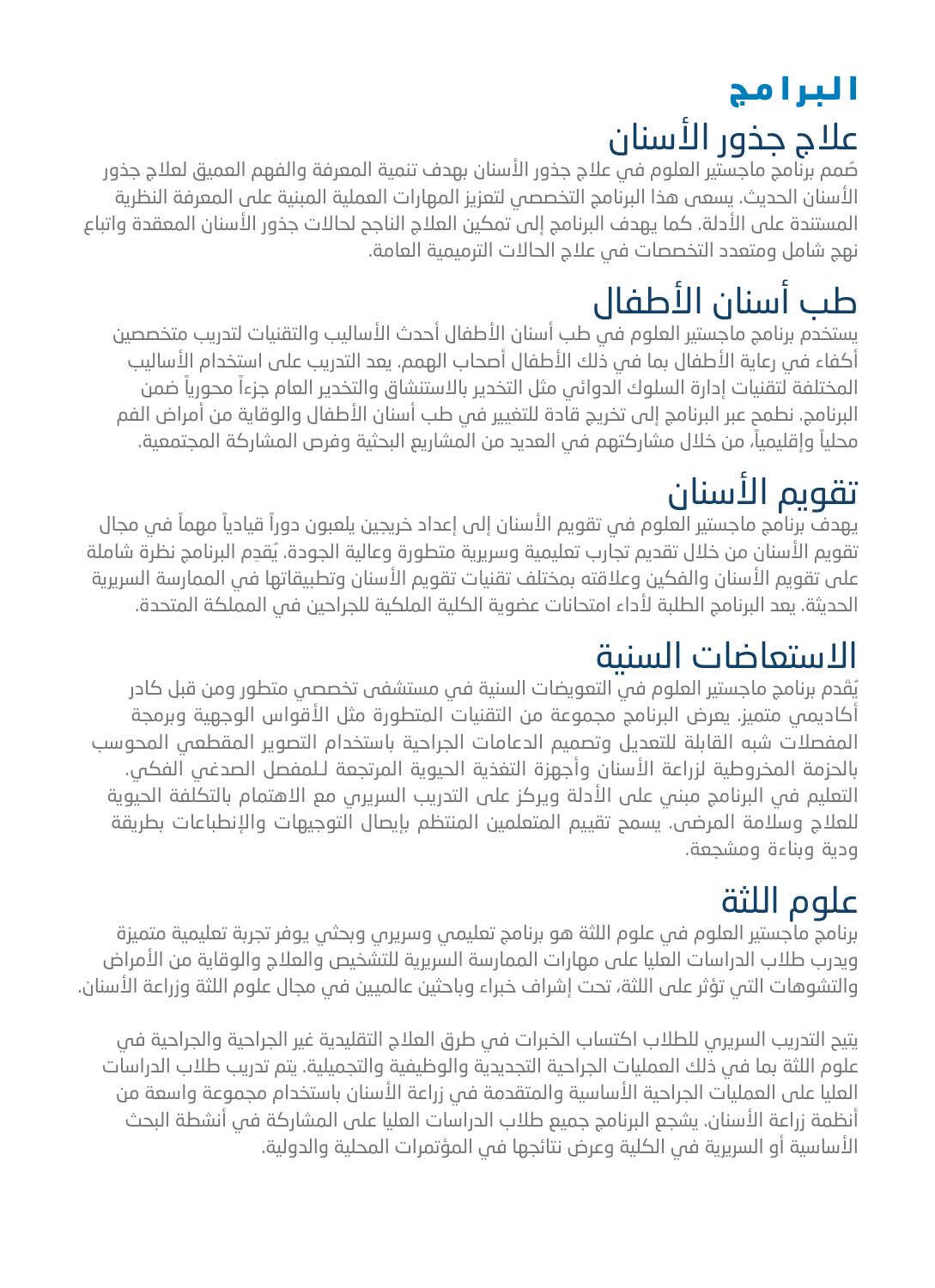

كلية حمدان بن محمد لطب الأسنان هى أول كلية تحت مظلة جامعة محمد بن راشد للطب والعلوم الصحية. تقدم الكلية خمسة برامج دراسات عليا معتمدة من وزارة التربية والتعليم في دولة الإمارات العربية المتحدة. كطالب دراسات عليا في الكلية، تؤهلك برامجنا لامتحانات عضوية الكلية الملكية للجراحين في إدنبرة (RCSEd) والكلية الملكية للجراحين في أيرلندا (RCSI).

يعتبر خريجونا أخصائيين فى دولة الإمارات فور تخرجهم، وسيُطلب من الخريجين غير الإماراتيين اجتياز اختبار الترخيص.

يستفيد طلبة الدراسات العليا لدينا من برامج سريرية مكثفة يقدمها أخصائيون عالميون، كما يتدرب الطلبة في مستشفى دبي للأسنان، أكبر مستشفى تخصصي في طب الأسنان في دبي والذي تم تأسيسه لتقديم خدمات صحة الفم والأسنان لأفراد المجتمع وفق أعلى المعايير.

#### ملخص البرامج

⊘ **الموعد النهائي للتقديم** 3 فبراير 2022 **نوع الدراسة** دوام كامل  $\heartsuit$ ⊘ **المدة** ثلاث سنوات